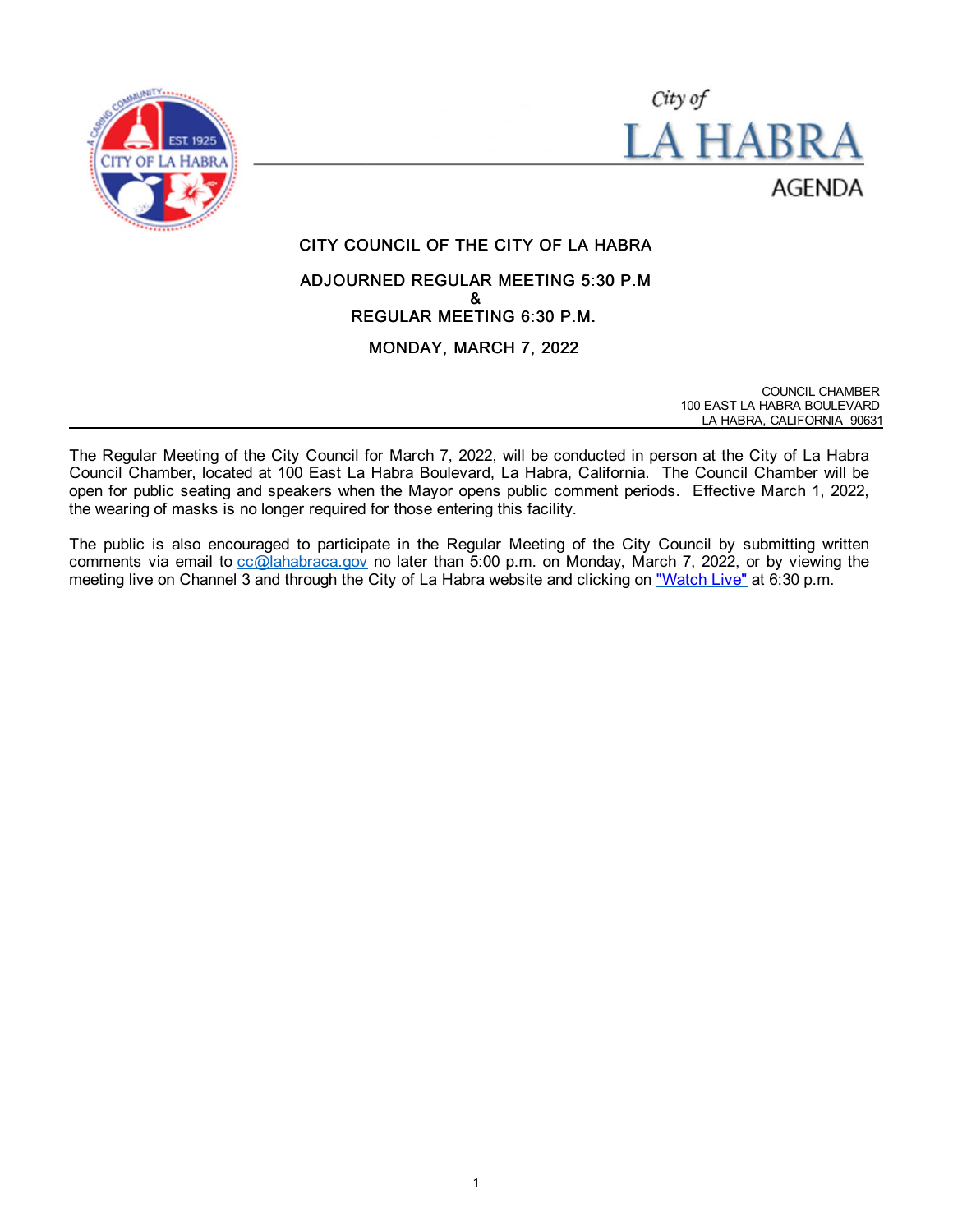# ADJOURNED REGULAR MEETING 5:30 P.M.: Canceled

REGULAR MEETING 6:30 P.M.:

CALL TO ORDER: Council Chamber

INVOCATION: City Attorney Jones

PLEDGE OF ALLEGIANCE: Councilmember Nigsarian

ROLL CALL: Mayor Medrano Mayor Pro Tem Gomez Councilmember Espinoza Councilmember Nigsarian Councilmember Simonian

# CLOSED SESSION ANNOUNCEMENT:

# PROCLAMATIONS/PRESENTATIONS:

# 1. PRESENTATION BY THE ORANGE COUNTY HOUSING FINANCE TRUST

PUBLIC COMMENTS: When addressing the La Habra City Council, please complete a Speaker's Card before leaving the Council Chamber.

General Public Comments shall be received at the beginning of the governing body meeting and limited to three (3) minutes per individual, with a total time limit of 30 minutes for all public comments, unless otherwise modified by the Mayor or Chair. Speaking time may not be granted and/or loaned to another individual for purposes of extending available speaking time, and comments must be kept brief, non-repetitive, and professional in nature.

The general Public Comment portion of the meeting allows the public to address any item of City business not appearing on the scheduled agenda. Per Government Code Section 54954.3(a), such comments shall not be responded to by the governing body during the meeting.

# CONSENT CALENDAR:

All matters on Consent Calendar are considered to be routine and will be enacted by one motion unless a Councilmember, City staff member, or member of the audience requests separate action or removal of an item. Removed items will be considered following the Consent Calendar portion of this agenda. Public comment shall be limited to three (3) minutes per individual, with a total time limit of 30 minutes per item that has been removed for separate discussion, unless otherwise modified by the Mayor. Speaking time may not be granted and/or loaned to another individual for purposes of extending available speaking time, and comments must be kept brief, non-repetitive, and professional in nature.

- 1. PROCEDURAL WAIVER: Waive reading in full of resolutions and ordinances and approval and adoption of same by reading title only.
- 2. APPROVE THE CITY'S EXCESS WORKERS' COMPENSATION INSURANCE POLICY RENEWAL WITH SAFETY NATIONAL CASUALTY FOR A ONE-YEAR TERM FROM MARCH 20, 2022 THROUGH MARCH 20, 2023

That the City Council approve and authorize the City Manager to renew the City's excess Workers' Compensation reinsurance with Safety National Casualty with a policy limit of \$50 million and a Self-Insured Retention (SIR), or deductible, of \$1 million per claim for all employees at an annual premium cost of \$212,282 for the period of March 20, 2022, through March 20, 2023.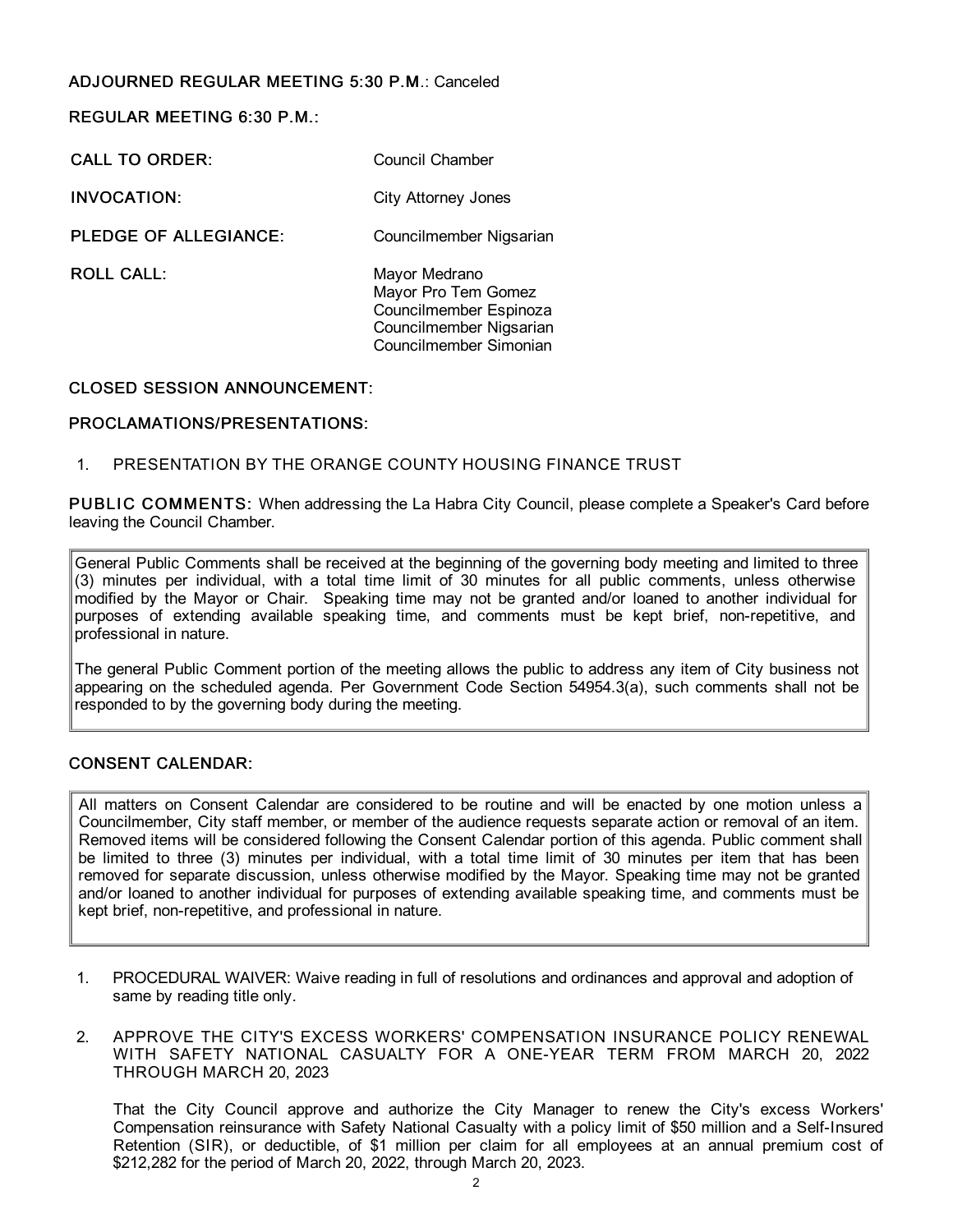3. APPROVE AMENDMENT 02 TO THE CALIFORNIA STATE PRESCHOOL (CSPP) PROGRAM CONTRACT WITH THE CALIFORNIA DEPARTMENT OF EDUCATION FOR THE 2021- 2022 SCHOOL YEAR

That the City Council:

A. Approve and authorize the City Manager to execute Amendment 02 to Contract CSPP-1339 from the California Department of Education, Child Development Services for the 2021-2022 School Year; and,

B. APPROVE AND ADOPT RESOLUTION NO. ENTITLED: A RESOLUTION OF THE CITY COUNCIL OF THE CITY OF LA HABRA, CALIFORNIA, CERTIFYING THE APPROVAL AND AUTHORIZING THE ACCEPTANCE OF LOCAL AGREEMENT NO. CSPP-1339 AMENDMENT 02, WITH THE CALIFORNIA STATE DEPARTMENT OF EDUCATION.

4. APPROVE AMENDMENT 01 TO THE GENERAL CHILD CARE (CCTR) PROGRAM CONTRACT WITH THE CALIFORNIA DEPARTMENT OF SOCIAL SERVICES FOR THE 2021-2022 SCHOOL YEAR

That the City Council:

A. Approve and authorize the City Manager to execute Amendment 01 to CCTR-1164 with the California Department of Social Services for the 2021-2022 School Year; and,

B. APPROVE AND ADOPT RESOLUTION NO. ENTITLED: A RESOLUTION OF THE CITY COUNCIL OF THE CITY OF LA HABRA, CALIFORNIA, CERTIFYING THE APPROVAL AND AUTHORIZING THE ACCEPTANCE OF LOCAL AGREEMENT NO. CCTR-1164 AMENDMENT 01, WITH THE CALIFORNIA STATE DEPARTMENT OF SOCIAL SERVICES.

5. APPROVE A FIVE-YEAR LEASE AGREEMENT WITH KONICA MINOLTA BUSINESS SOLUTIONS, INC., FOR COPYING/SCANNING EQUIPMENT

That the City Council approve and authorize the City Manager to execute a five-year lease agreement with Konica Minolta Business Solutions, Inc. (KMBS) for the lease, installation, and maintenance of new copying/scanning equipment.

6. APPROVE TO ADOPT A RESOLUTION REAFFIRMING THE REQUIRED FINDINGS TO CONTINUE TO ALLOW REMOTE CITY COUNCIL MEETINGS AS REQUIRED BY AB 361

That the City Council: A. Receive this report; and,

B. APPROVE AND ADOPT RESOLUTION NO. ENTITLED: A RESOLUTION OF THE CITY COUNCIL OF THE CITY OF LA HABRA, CALIFORNIA, MAKING THE LEGALLY REQUIRED FINDINGS TO CONTINUE TO AUTHORIZE THE CONDUCT OF REMOTE "TELEPHONIC" MEETINGS DURING THE STATE OF EMERGENCY.

7. APPROVE THE QUALITY RATING AND IMPROVEMENT (QRIS) PARTICIPATION AGREEMENT WITH THE ORANGE COUNTY DEPARTMENT OF EDUCATION

That the City Council approve and authorize the City Manager to execute the Quality Rating and Improvement System (QRIS) Participation Agreement No. 10000622 for the 2021-2022 school year with the Orange County Department of Education for continuous quality improvements for the State Preschool Program operated by the City of La Habra.

8. RECEIVE THE MILITARY EQUIPMENT USE POLICY FOR REVIEW PER ASSEMBLY BILL 481

That the City Council receive and review the attached proposed military use policy that will be considered at a duly noticed Public Hearing on April 18, 2022.